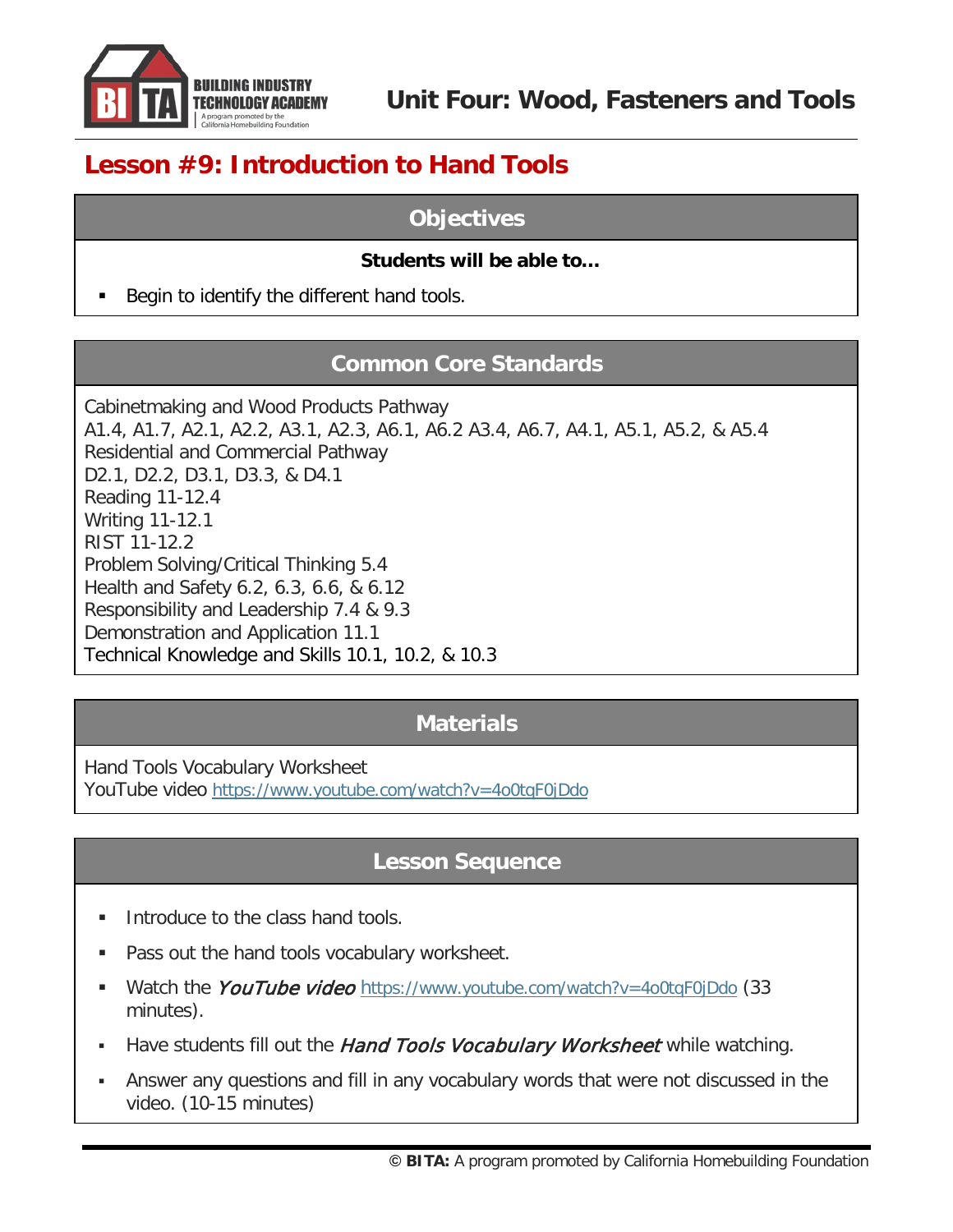## **Assessment**

Check for understanding throughout the lesson and video. Call on random students to answer questions you pose to the class.

## **Accommodations/Modifications**

Provide the Vocabulary Worksheet Already Filled Out for Students Who Struggle Check for Understanding One-on-One Support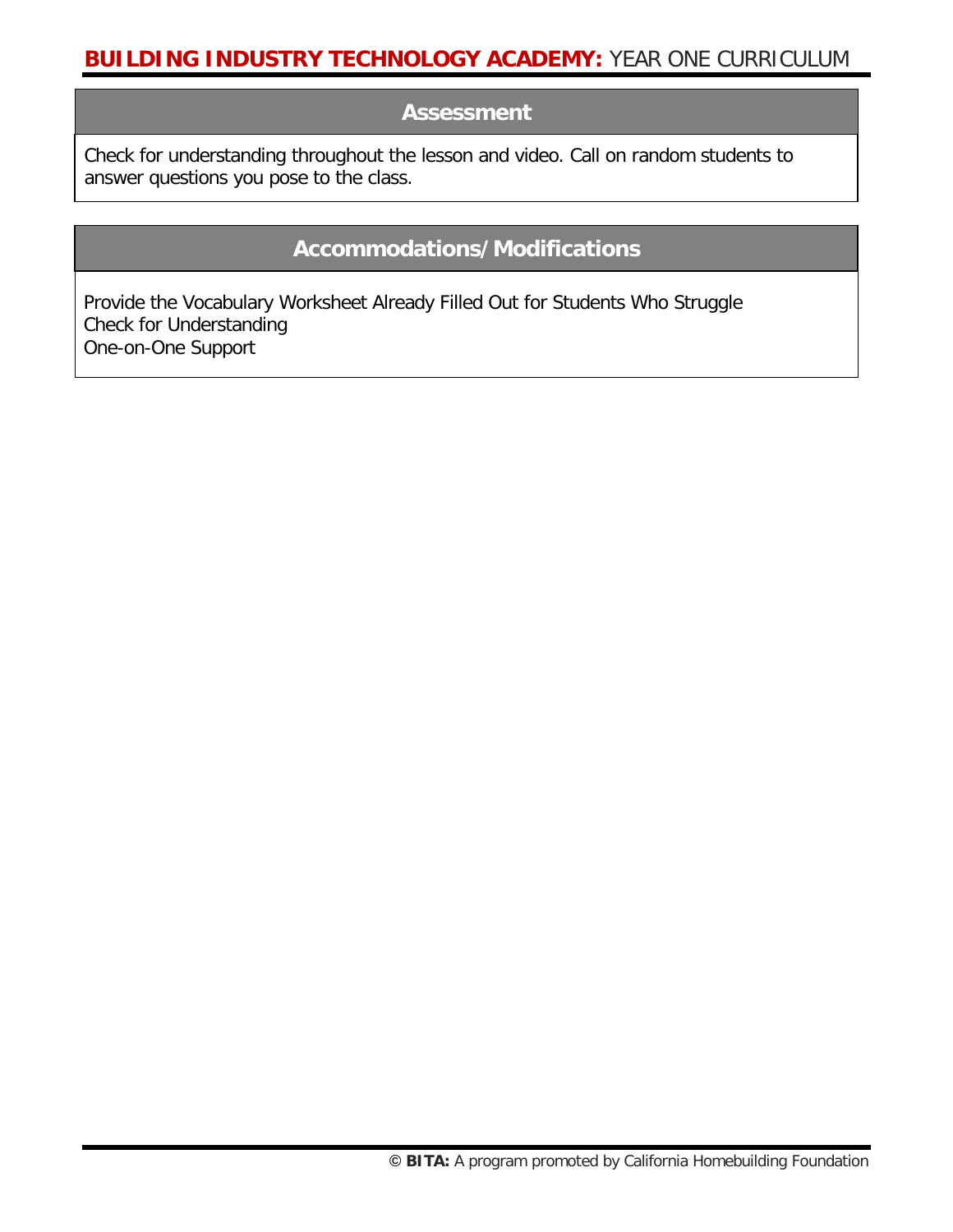## **Hand Tool Vocabulary Worksheet**

1. Orient



### 2. Parallel

## 3. Countersink

### 4. Pilot hole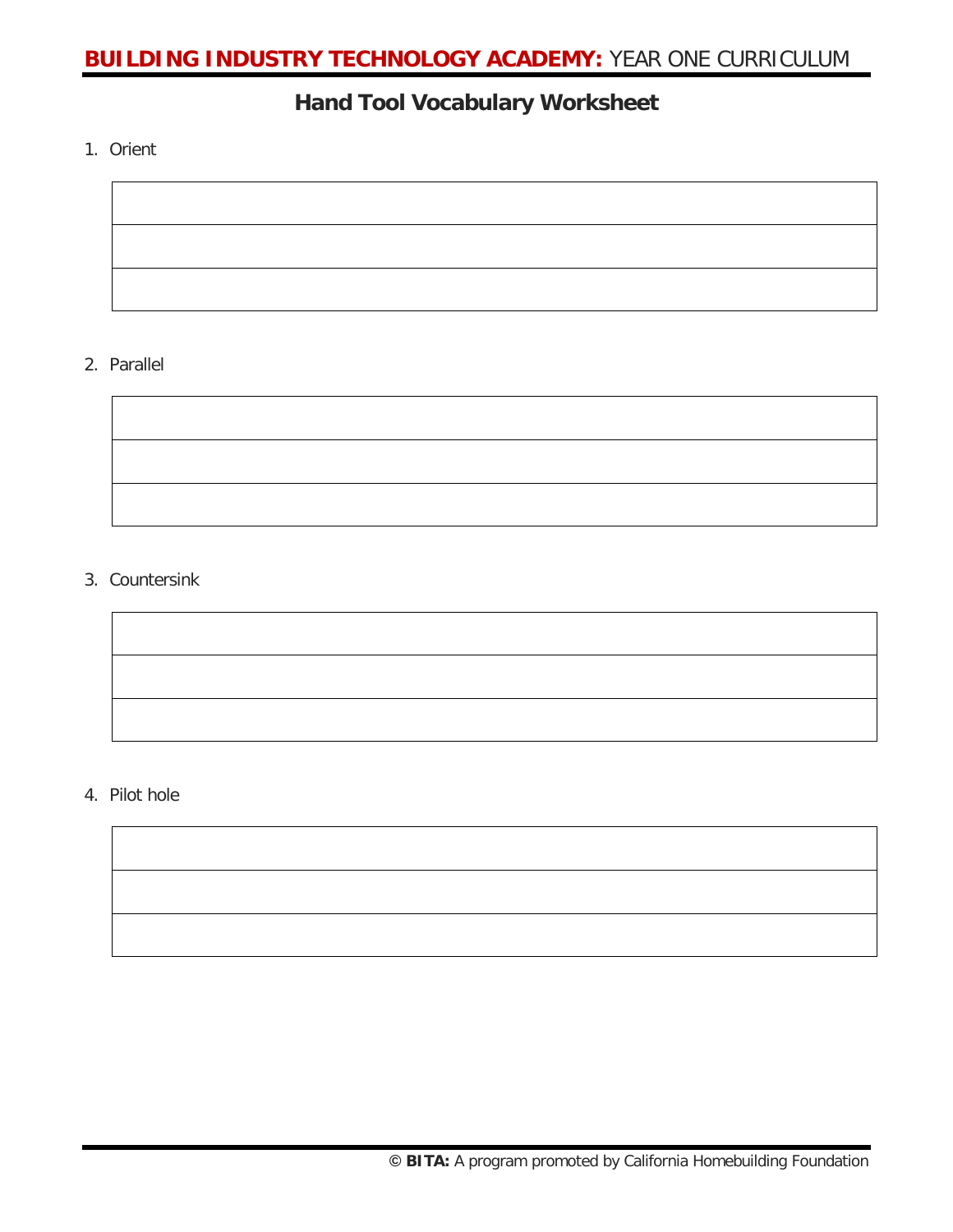5. Arc



#### 6. Radius



## 7. Penny (d)



#### 8. Mortise



9. Legible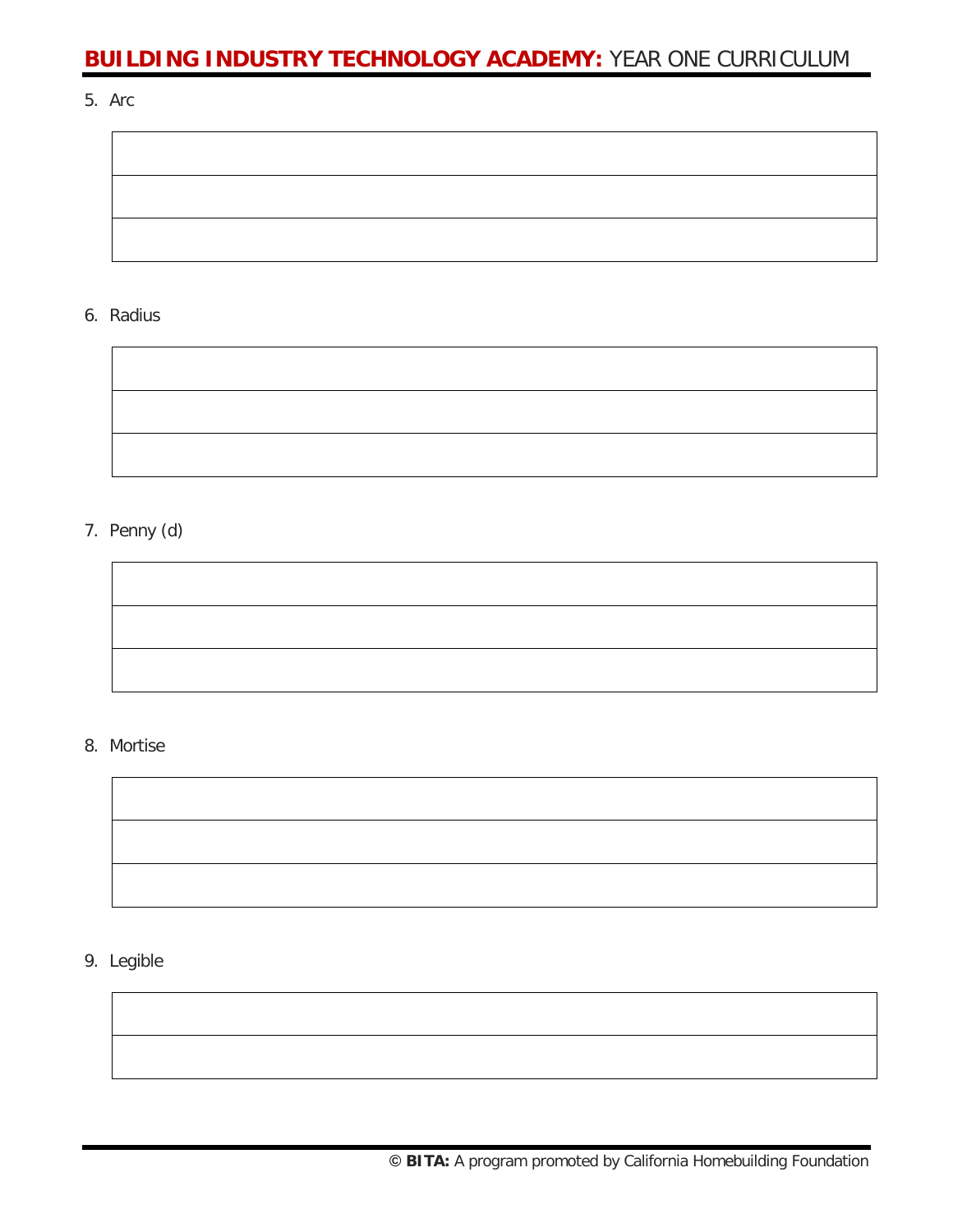#### 10. Corresponding

11. Pivot

#### 12. Intersect

#### 13. Hammer



14. Nail set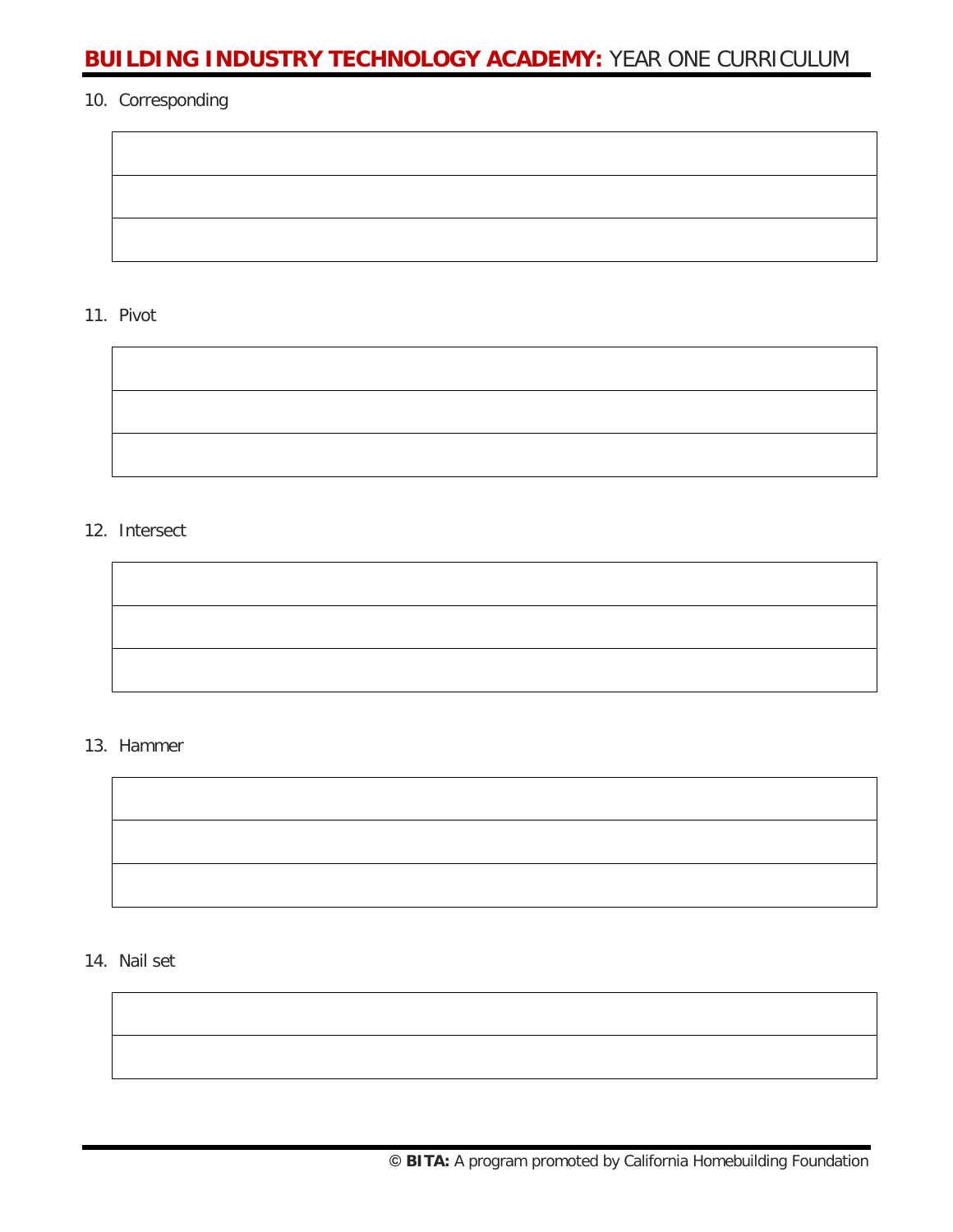15. Saw



#### 16. Plane



#### 17. Chisel

#### 18. Brace



19. Drill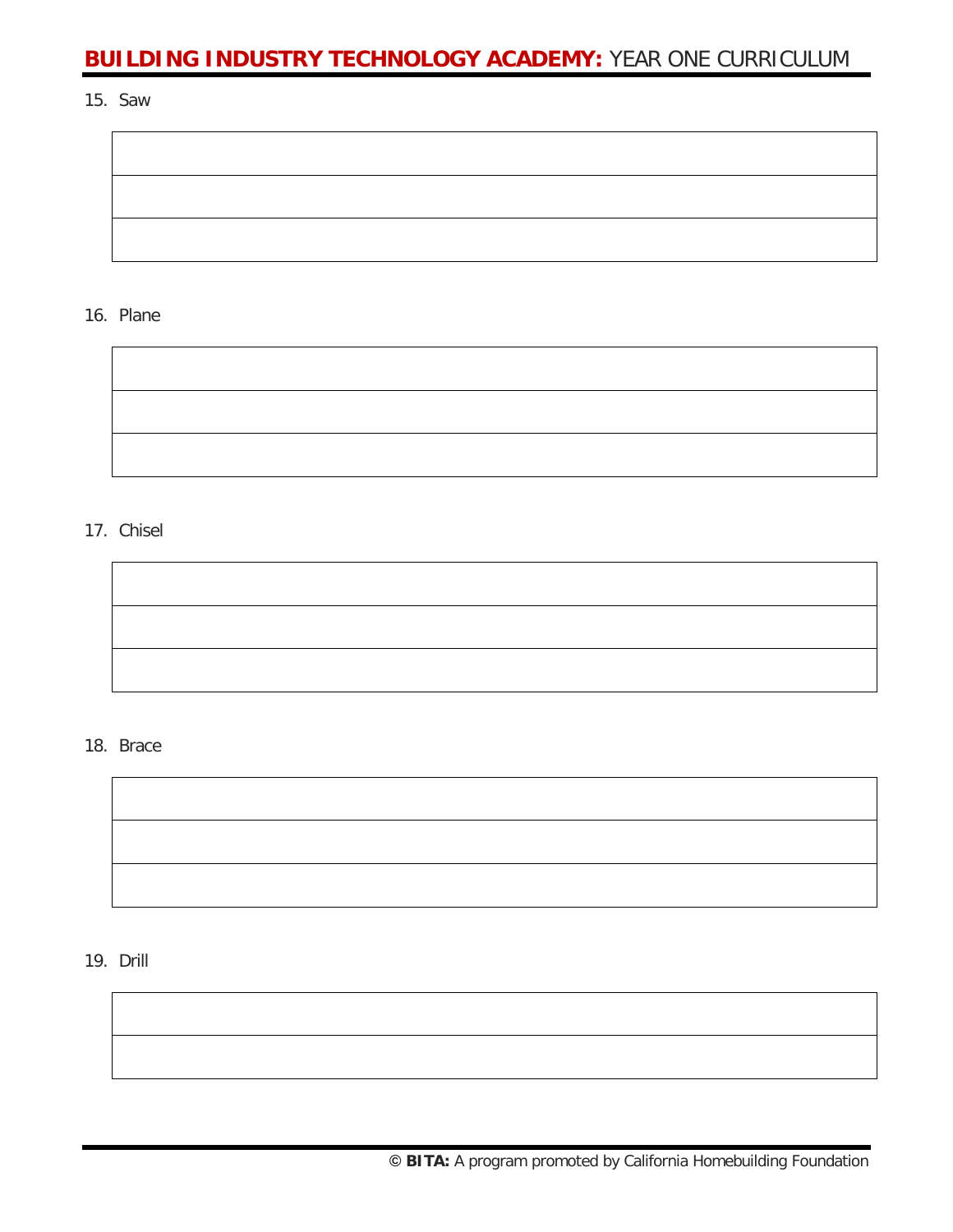#### 20. Tape measure

21. Ruler/yard stick

#### 22. Compass

## 23. Square



24. T-bevel